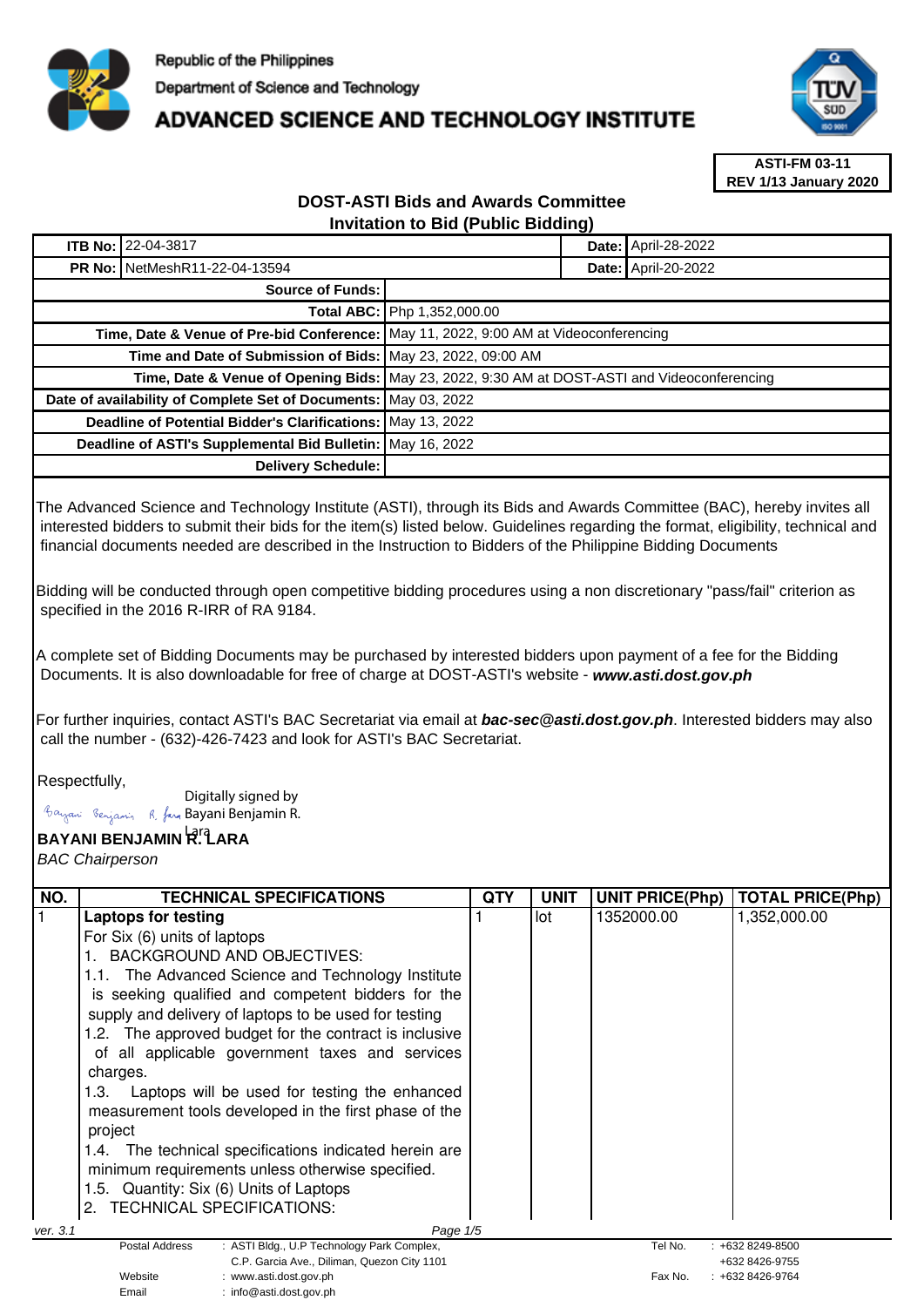| 2.1. Processor: Intel Core i7-1165G7 (4C / 8T, 2.8 /                                                    |  |
|---------------------------------------------------------------------------------------------------------|--|
| 4.7Ghz, 12MB) or equivalent<br>Display: 14" FHD (1920x1080) IPS 300nits<br>2.2.                         |  |
| Anti-glare                                                                                              |  |
| 2.3. Memory: 16GB DDR4-3200                                                                             |  |
| Storage: One (1)TB SSD M.2 2280 PCle x4<br>2.4.                                                         |  |
| NVMe Opal2<br>2.5. Graphics: Integrated Intel Iris Xe Graphics or                                       |  |
| equivalent                                                                                              |  |
| 2.6. Camera: 720p with Privacy shutter $+$ 2x, Array                                                    |  |
| Microphone                                                                                              |  |
| Audio: High Definition (HD) Audio, ALC3287<br>2.7.<br>codec+ Stereo Speakers, 2W x 2                    |  |
| 2.8. Operating System: Windows 10 Pro 64                                                                |  |
| 2.9. Battery: Three (3) Cell Integrated 50Wh                                                            |  |
| 2.10. Ports:                                                                                            |  |
| 2.10.1. One (1)x side docking connector                                                                 |  |
| 2.10.2. One (1)x Gigabit Ethernet (RJ45)<br>2.10.3. One (1)x USB 3.2 Gen1                               |  |
| 2.10.4. One (1)x USB 3.2 Gen1 (Always On)                                                               |  |
| 2.10.5. Two (2)x Thunderbolt 4 / USB4 40Gbps                                                            |  |
| (Support data transfer, Power Delivery 3.0 and                                                          |  |
| DisplayPort 1.4a)<br>2.10.6. One (1)x headphone / microphone combo jack                                 |  |
| (3.5mm)                                                                                                 |  |
| 2.10.7. One (1)x microSD card reader                                                                    |  |
| 2.10.8. One (1) x HDMI 2.0                                                                              |  |
| 2.11. Connectivity:<br>2.11.1. WLAN: WiFi 6E AX210 802.11AX (2x2)                                       |  |
| 2.11.2. Bluetooth: Bluetooth 5.2                                                                        |  |
| 2.11.3. Integrated Mobile Broadband 4G LTE-A                                                            |  |
| 2.12. Weight: 1.53kg (3.37lb)                                                                           |  |
| 3. ACCESSORIES:<br>3.1. One (1) pc. 50 watts AC Power Adapter                                           |  |
| 3.2. One (1) pc. Bag: Weatherproof laptop backpack                                                      |  |
| 3.3. One (1) pc. Bluetooth Mouse                                                                        |  |
| 4. AFTERSALES/TECHNICAL SUPPORT SERVICE                                                                 |  |
| 4.1. Technical support service must be available Nine<br>(9) hours per day. Monday to Friday (including |  |
| holidays), during business hours, 9-6 PM Philippine                                                     |  |
| Standard Time (UTC+8), and must respond:                                                                |  |
| Four (4) business hours, and updates every<br>4.2.                                                      |  |
| Three (3) business days for critical severity issues that<br>impact a high number of staff              |  |
| 4.3. Eight (8) business hours, and updates every Five                                                   |  |
| (5) business days for high severity issues that incur                                                   |  |
| serious degradation to application performance or                                                       |  |
| functionality<br>4.4. Twenty-four (24) business hours, and updates by                                   |  |
| request for medium severity issues that moderately                                                      |  |
| impact user operations                                                                                  |  |
| 4.5. Forty-eight (48) business hours, and updates by                                                    |  |
| request for low priority issues such as inquiries or<br>issues with limited impact to user operations   |  |
| End-user must be able to request technical<br>4.6.                                                      |  |
| support by phone or email                                                                               |  |
| Onsite technical support may be requested on<br>4.7.                                                    |  |
| special cases or critical severity issues<br>5. DOCUMENTARY REQUIREMENTS                                |  |
| 5.1.1.<br>The manufacturer of the equipment must                                                        |  |
| possess ISO certification (or any equivalent                                                            |  |
| Page 2/5<br>ver. 3.1                                                                                    |  |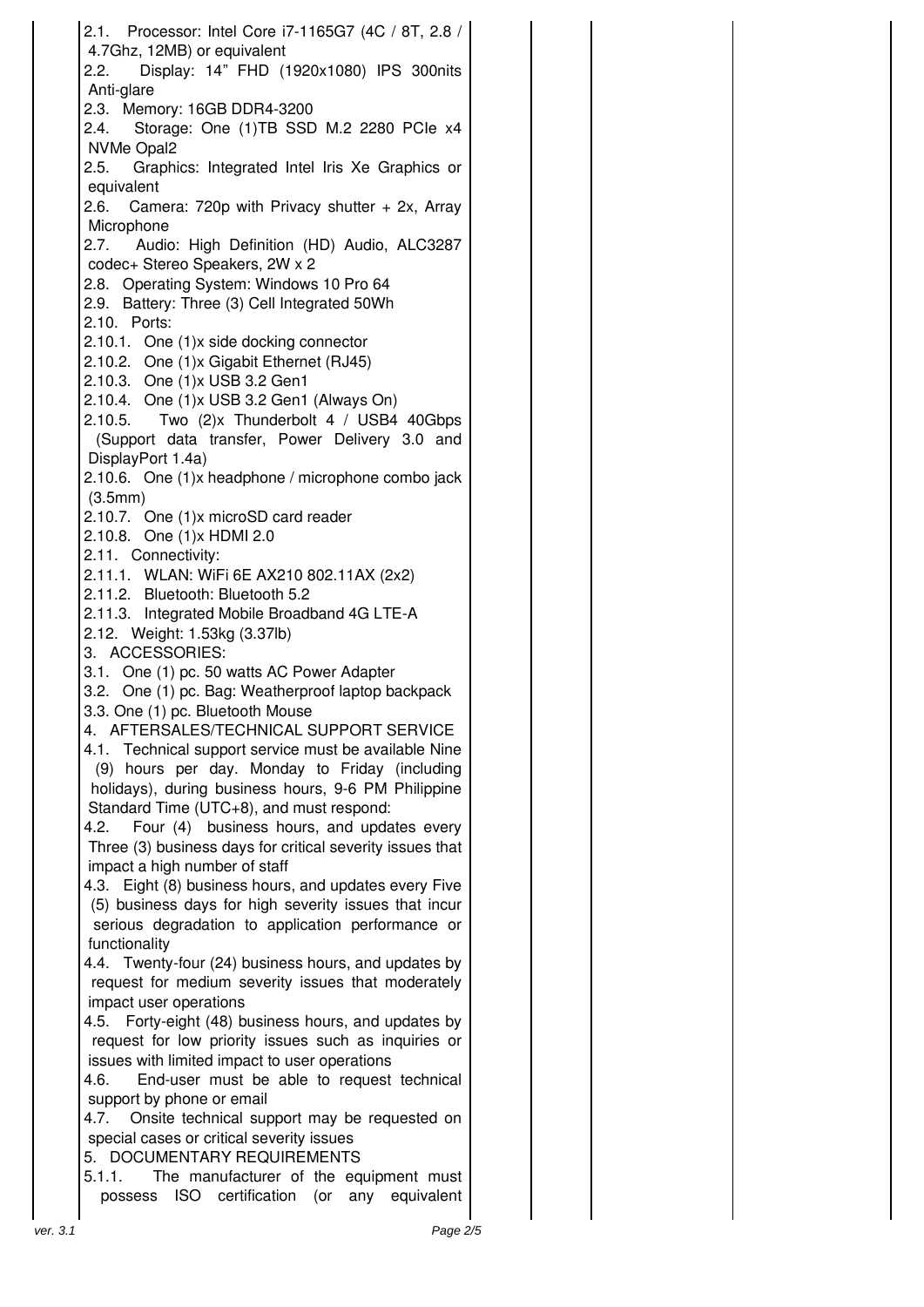certification) that guarantees that their production process is governed by quality measurement practices. The bidder must submit documentary proof of ISO certification of the offered brands issued by accredited registrars or any equivalent certification body.

5.1.2. The prospective bidder must supply a hardcopy certification signed by the original equipment manufacturer or its authorized Philippine distributor, authorizing the aforementioned to promote, distribute, sell, and provide post-sales technical support for the equipment

### 6. WARRANTY SERVICE

6.1. Coverage: One (1) year manufacturer's warranty 6.2. Shall also include onsite services, parts, and labor

6.3. The obligation for warranty shall be submitted upon delivery. It shall be covered by either retention money in an amount equivalent to at least five percent (5%) of every progress payment, or a special bank guarantee equivalent to at least five percent (5%) of the total contract price.

6.4. The Laptops must be shipped with a 30-calendar day return for an advanced replacement on DOA parts and components, and a 1-year limited warranty that covers defects in materials and workmanship.

7. DELIVERY AND PAYMENT TERMS

7.1. Delivery of the Laptops shall be made by the Supplier within Ninety (90) calendar days upon issuance of Notice to Proceed (NTP).

7.2. Payment shall be made only upon certification/acceptance by the End-User to the effect that the Laptops have been delivered in accordance with the terms of this contract and have been duly inspected. No payment shall be made for services not yet rendered or for goods, supplies, and materials not yet delivered under this contract.

7.3. Other Delivery terms: With Seven (7) days testing period to check for manufacturer defects before the acceptance.

For Five (5) units of laptops

### 8. BACKGROUND AND OBJECTIVES:

8.1. The Advanced Science and Technology Institute is seeking qualified and competent bidders for the supply and delivery of laptops to be used for testing.

8.2. The approved budget for the contract is inclusive of all applicable government taxes and services charges.

8.3. Laptops will be used for testing the developed prototype measurement tool, designed and configured for the iOS platform

8.4. The technical specifications indicated herein are minimum requirements unless otherwise specified.

8.5. Quantity: Five (5) Units of Laptops

9. TECHNICAL SPECIFICATIONS:

9.1. Processor: M1 Chip with 8-core CPU, 14-core GPU, and 16-core Neural Engine

9.2. Display: 14" Liquid Retina XDR Display (3024 x 1964) native resolution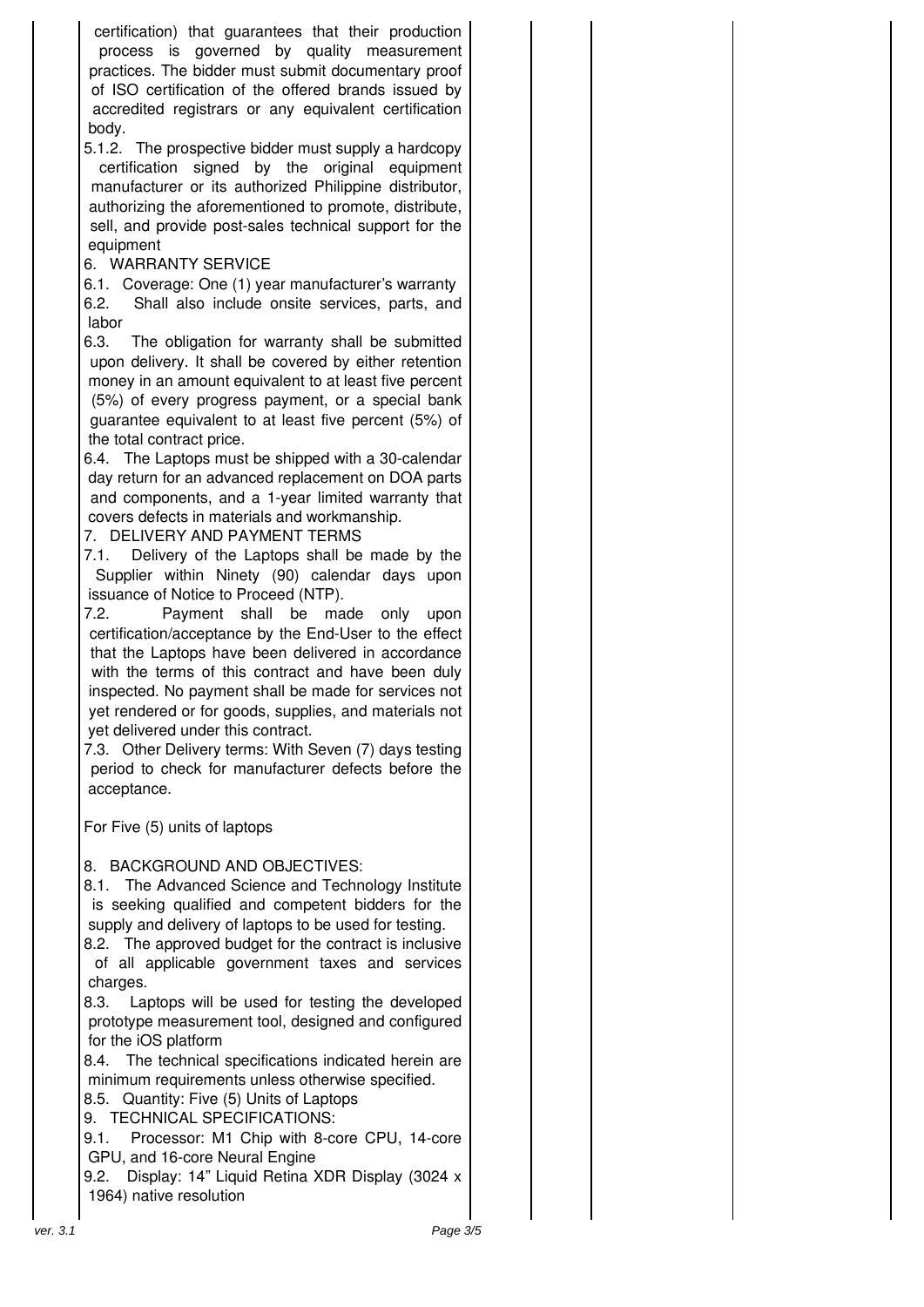9.3. Memory: 16 GB unified Memory 9.4. Storage: 512 GB SSD Storage 9.5. Camera: 1080p HD Camera 9.6. Audio: Stereo speakers with high dynamic range, wide stereo sound 9.7. Operating System: Mac OS Monterey 9.8. Input/Output: 9.8.1. 3.5mm headphone jack 9.8.2. Three (3) Thunderbolt 4 (USB-C) 9.8.3. HDMI Port 9.8.4. SDXC Card Slot 9.9. Connectivity: 9.9.1. 801.11ax Wi-Fi 6 9.9.2. Bluetooth 5.0 9.10. Power and Battery: 9.10.1. Integrated 70-watt-hour lithium-polymer battery 9.10.2. 67W USB-C Power Adapter 9.11. Warranty: 1 Year Manufacturer's Warranty (Parts and Labor) 10. ACCESSORIES: 10.1. One (1) pc. 67 watts USB-C Power Adapter 10.2. One (1) pc. manufacturer's 3.5mm earphone 10.3. One (1) pc. Bag: Weatherproof laptop backpack 11. AFTERSALES/TECHNICAL SUPPORT SERVICE 11.1. Service Request 11.1.1. End-user must be able to request technical support by phone or email or through a website 11.1.2. Onsite technical support may be requested for special cases or critical severity issues 11.2. Response Time 11.2.1. Technical support service must be available nine (9) hours per day. Monday to Friday (including holidays), during business hours, 9:00 AM – 6:00 PM Philippine Standard Time (UTC+8), and must respond: 11.2.2. Four (4) business hours, and updates every three (3) business days for critical severity issues that impact a high number of staff 11.2.3. Eight (8) business hours, and updates every Five (5) business days for high severity issues that incur serious degradation to application performance or functionality 11.2.4. Twenty-Four (24) business hours, and updates by request for medium severity issues that moderately impact user operations 11.2.5. Forty-Eight (48) business hours, and updates by request for low priority issues such as inquiries or issues with limited impact on user operations 12. DOCUMENTARY REQUIREMENTS 12.1.1. The manufacturer of the equipment must possess ISO certification (or any equivalent certification) that guarantees that their production process is governed by quality measurement practices. The bidder must submit documentary proof of ISO certification of the offered brands issued by accredited registrars or any equivalent certification body. 12.1.2. The prospective bidder must supply a hardcopy certification signed by the original equipment manufacturer or its authorized Philippine distributor, authorizing the aforementioned to promote, distribute, ver. 3.1 Page 4/5